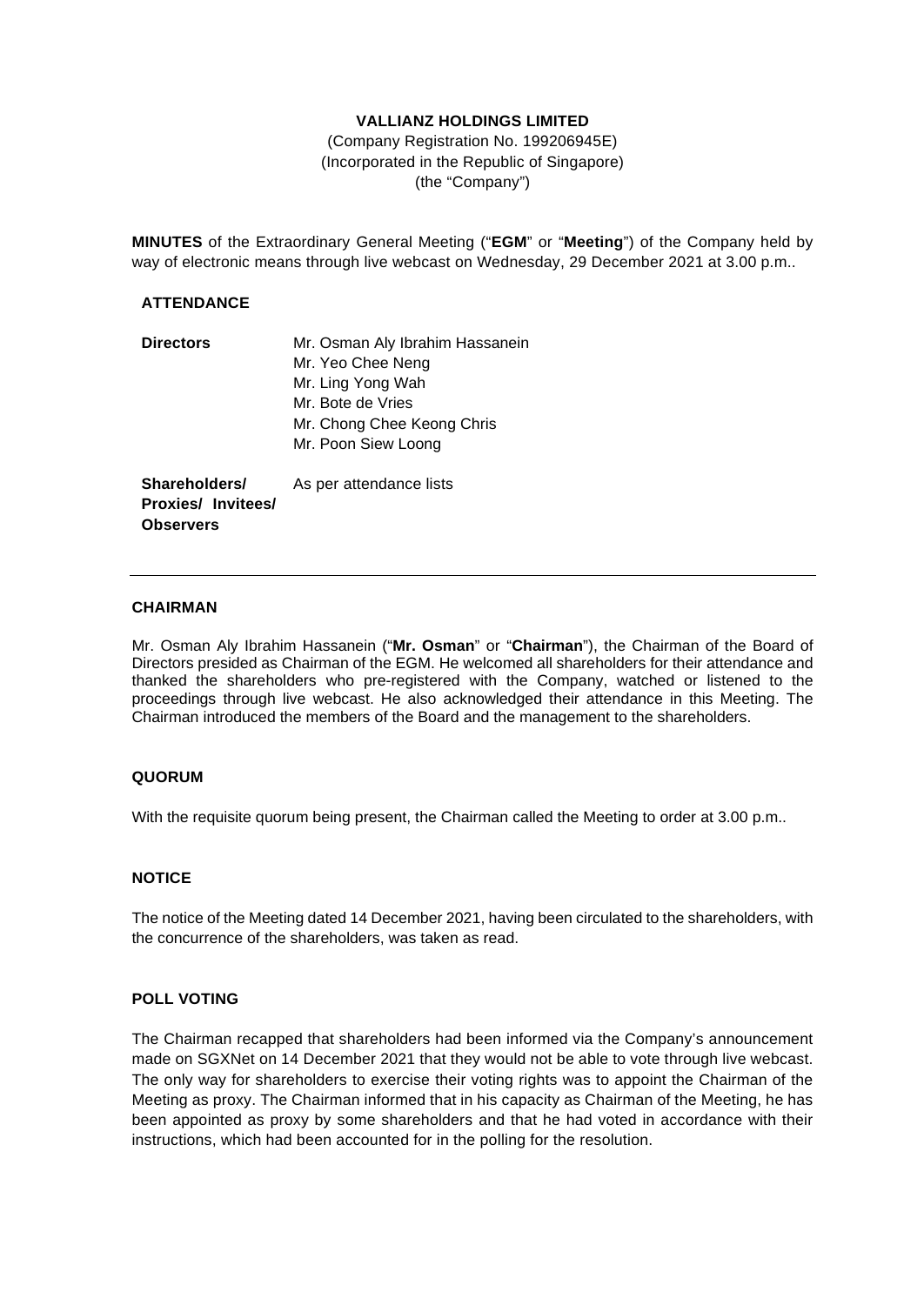Vallianz Holdings Limited Minutes of Extraordinary General Meeting held on 29 December 2021 Page 2

The Chairman further informed shareholders that the resolution tabled at this Meeting will be voted by way of poll via proxy voting pursuant to Rule 730A(2) of Singapore Exchange Securities Trading Limited ("**SGX-ST**"), Listing Manual Section B: Rules of Catalist ("**Rules of Catalist**") and no voting would be conducted in the Meeting.

The Company has appointed Messrs. Tricor Barbinder Share Registration Services as polling agent and Messrs. Entrust Advisory Pte. Ltd. as scrutineer for the Meeting. The validity of the proxy forms submitted by the shareholders by the deadline of 27 December 2021, 3.00 p.m. had been reviewed and the votes of all such valid proxy forms had been counted by the polling agent and verified by the scrutineer.

The Chairman mentioned that there was no questions raised by the shareholders prior to the EGM.

The Chairman highlighted to the shareholders that Rawabi Holding Company Limited and its associates have abstained from voting on the Resolution and have not appointed the Chairman of the EGM as their proxies to vote at the EGM. They also did not accept any nomination to act as proxy, corporate representative or attorney for other shareholders.

The Chairman proceeded with the business of the Meeting.

### **ORDINARY RESOLUTION**

#### **THE PROPOSED DISPOSAL OF SHARES IN RAWABI VALLIANZ OFFSHORE SERVICES COMPANY LIMITED TO RAWABI ENERGY COMPANY FOR US\$80 MILLION, BEING AN INTERESTED PERSON TRANSACTION AND A MAJOR TRANSACTION UNDER THE CATALIST RULES**

The Chairman proposed the following motion:

#### "RESOLVED that:

- (a) approval be and is hereby given for the purposes of Chapter 9 and Chapter 10 of the Catalist Rules of the Singapore Exchange Securities Trading Limited (the "**SGX-ST**"), for the Company and Vallianz Investment Capital Pte. Ltd. ("**VIC**") to enter into the Proposed Disposal pursuant to the terms and conditions of the sale and purchase agreement entered into amongst the Company, VIC, Rawabi Energy Company and Rawabi Holding Company Limited for the disposal by VIC of 90,000 ordinary shares in RVOS dated 17 November 2021 ("**SPA**") and all transactions contemplated thereby;
- (b) the execution of the SPA by the Company and VIC be and is hereby confirmed, approved and ratified;
- (c) the Directors be and are hereby authorised to from time to time amend, modify and/or supplement the terms of the Proposed Disposal and/or the SPA as such Directors or any of them may deem appropriate; and
- (d) the Directors are hereby authorised to complete and do all such acts and thins (including without limitation, execution of all such documents as may be required) as they and/or he may consider desirable, expedient or necessary or in the interest of the Company to give effect to the transactions contemplated and/or authorised by this resolution.

The Chairman read out the results of the poll for the resolution as follows: